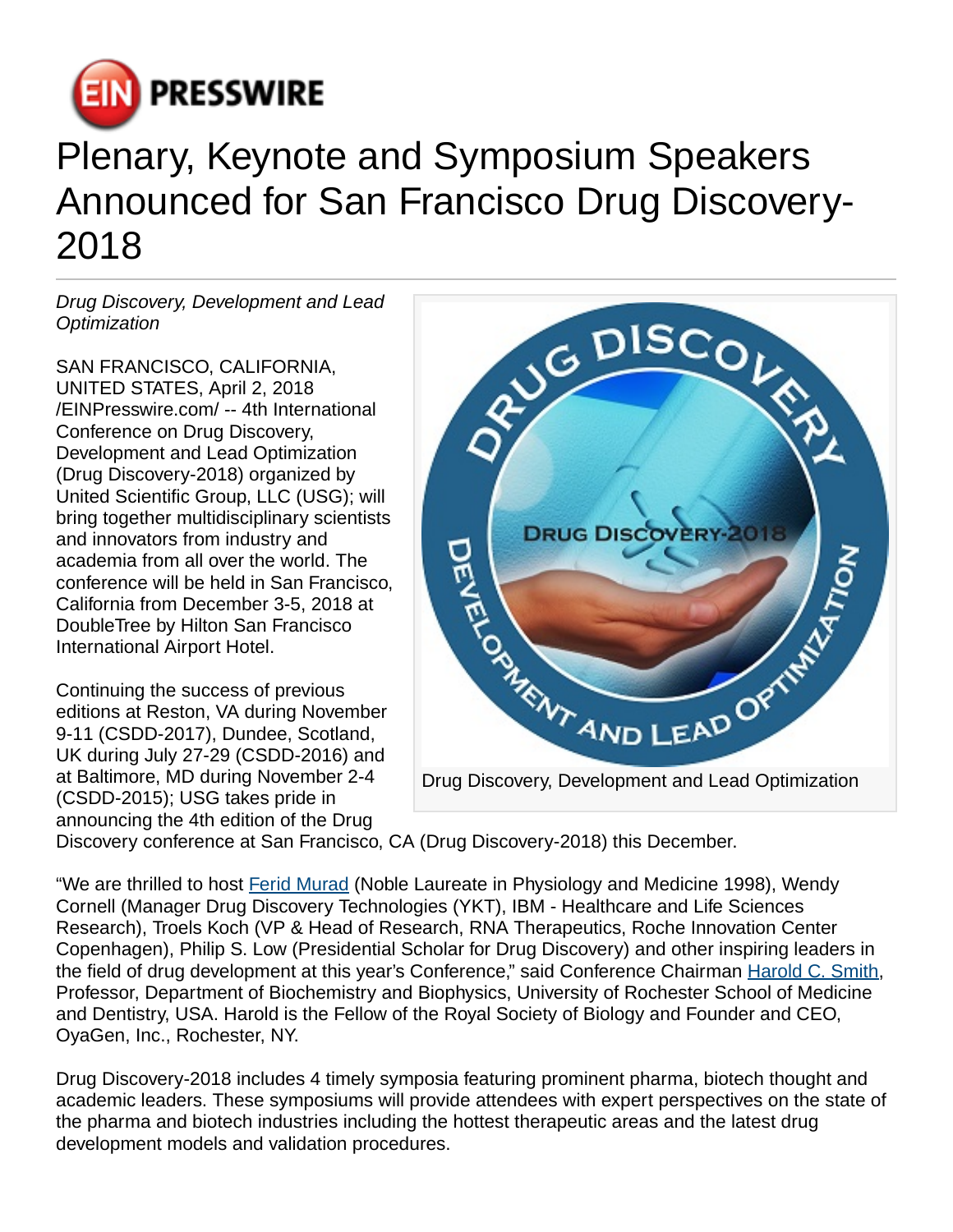Four symposia include:

1. "Accelerating Drug Discovery and Development Through Academic Collaborations" – chaired by [Thomas D.Y. Chung](https://www.sbpdiscovery.org/team/thomas-tc-chung-phd), Director, Translational Programs Outreach, Sanford Burnham Prebys Medical Discovery Institute, CA, USA.

2. "Target Validation and Lead Optimization" –chaired by Ryan Bennett, Chief Scientific Officer of OyaGen, Inc., Rochester NY, US USA and Christine Brideau, Vice President of the Research Service Division, WuXi AppTec, Painsboro, NJ, USA.

3. "RNA as a Drug, Drug Target and Gene Editing Tool in Target Validation" –chaired by Troels Koch, VP & Head of Research, RNA Therapeutics, Roche Pharma Preclinical Research and Early Development, Roche Innovation Center Copenhagen, Denmark to discuss on RNA-dependent mechanisms in drug development.

4. "Drug Target Discovery in Rare Diseases" –chaired by Wendy Cornell, Manager Drug Discovery Technologies (YKT), Global Lead Drug Discovery, IBM - Healthcare and Life Sciences Research and Paul Trippier, School of Pharmacy, Texas Tech University Health Sciences Center, Amarillo, TX, USA.

For more information, please visit: [https://unitedscientificgroup.com/conferences/drug](https://unitedscientificgroup.com/conferences/drug-discovery/symposia)[discovery/symposia](https://unitedscientificgroup.com/conferences/drug-discovery/symposia) 

Keynote speakers at this year's Conference will bring forward-thinking, actionable and inspirational stories to the keynote stage on a wide variety of industry-relevant topics including drug development, drug targeting, artificial intelligence, target validation and pre-clinical lead development.

Plenary and keynote presentations from top leaders include:

1. Ferid Murad, Noble Laureate in Physiology and Medicine, George Washington University, Washington DC., will deliver a plenary talk on "Discovery of Nitric Oxide and Cyclic GMP in Cell Signaling and their Role in Drug Discovery and Development".

2. Philip S. Low, Presidential Scholar for Drug Discovery, Purdue University, IN, will deliver a keynote address on "Sensitive Control of CAR T Cell Properties with Low Molecular Weight Drugs".

3. Troels Koch, VP & Head of Research, RNA Therapeutics, Roche Pharma Preclinical Research and Early Development, Roche Innovation Center Copenhagen, Denmark will address the gathering on "New Drug Discovery Concepts for Locked Nucleic Acid (LNA) Therapeutics".

4. Wendy Cornell, Manager, Drug Discovery Technologies (YKT), Global Lead Drug Discovery, IBM - Healthcare and Life Sciences Research deliver a keynote talk on "Artificial Intelligence in Drug Target Identification and Drug Discovery".

Our expert speakers are a mix of executives and leaders at the top of their field, technologists, scientists, academicians and researchers .

For information on Drug Discovery-2018 conference and more speakers' lineup, please visit: <https://unitedscientificgroup.com/conferences/drug-discovery/speakers>

For more information about conference registration, please visit: [https://unitedscientificgroup.com/conferences/drug-discovery/registration\\_form](https://unitedscientificgroup.com/conferences/drug-discovery/registration_form)